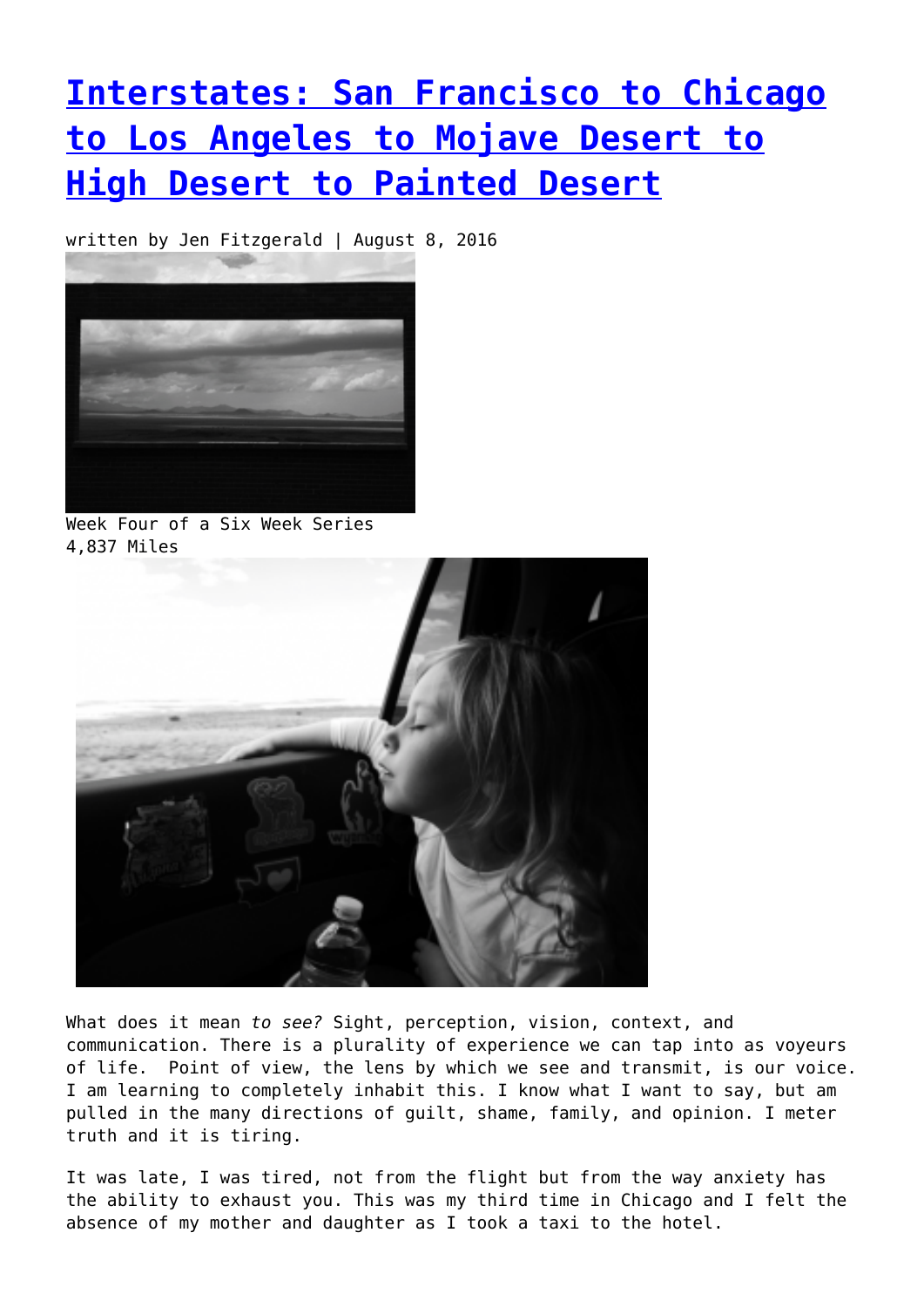

The next morning I walked to the Poetry Foundation building to take part in the first "Poetry Incubator" for poets who seek to give back to the communities from which they came. I have no idea who/what/where my community is. But I was open to finding out.

![](_page_1_Picture_2.jpeg)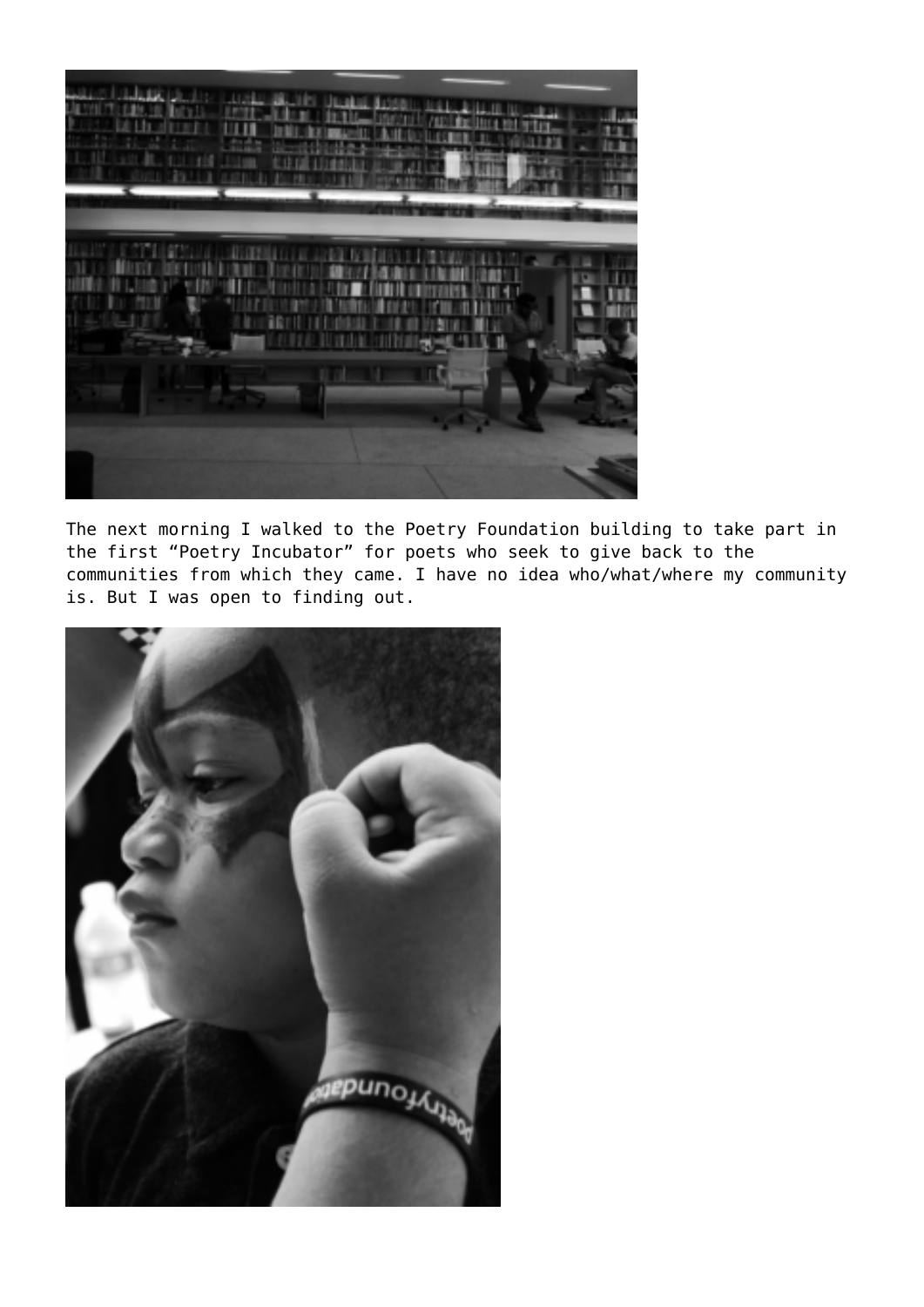Chicago Block Party:

How can I be both inside and outside my own experiences? It is too soon to know what I think about my place here, my labor here, and my honesty here. I pull out my camera to put up the small, but safe wall between me and reality. This is my lens. The images I capture will help me better understand who I was in those moments and who I need to be in future moments. This writing is process.

Community is beautiful. I am inside and outside of it. I have purged myself to be open to it.

![](_page_2_Picture_4.jpeg)

After three days, I was relieved to be returning to my family. A not-so-small part of me wished I was flying back to Maryland. This is not because I wanted to be *home*, but the thousands of miles still ahead of me hung like lead around my neck and shoulders.

Jessica flew into the Los Angeles airport an hour before me. She was with my mother and daughter at the baggage claim. There is too much in the history of our 15 year relationship to sum up in a single, short, essay. Jessica and I have practiced all versions of our humanness on one another. I will show you what I can.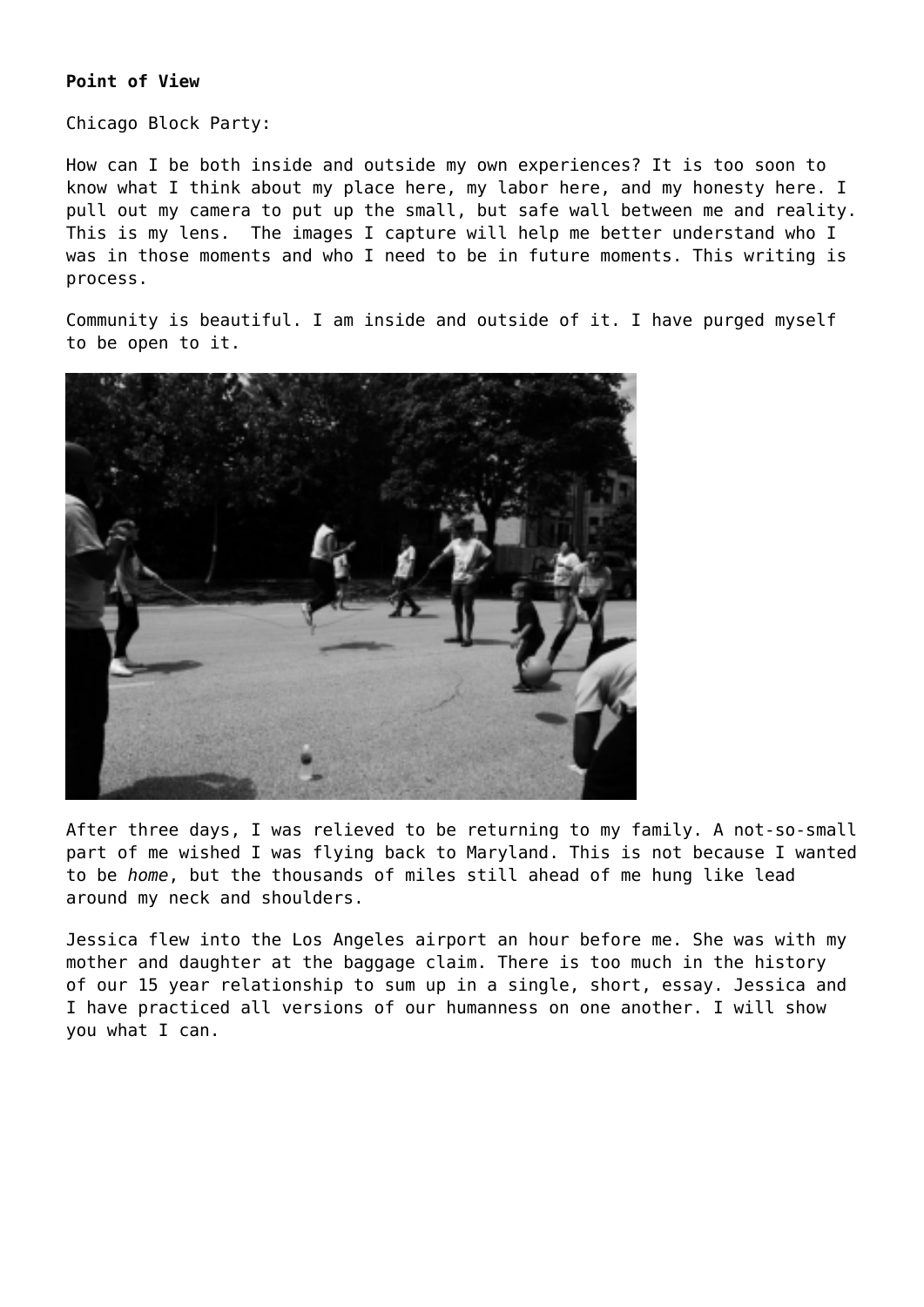![](_page_3_Picture_0.jpeg)

Santa Monica:

The pier was like Coney Island without the bite of Atlantic air and historical context. The crowds, the heat, the sand— you do not have to have been to a place to know it. We met up with good people there, people I think are my community, because although I had never spent significant time with them, I *knew* them. I could talk to them and feel understood. Maybe working class poets are my community. Maybe I don't have a community, but will be blessed, occasionally, as a tourist in other communities.

Jessica's only request for her portion of the trip was that she get to put her feet in the Pacific, the *other ocean* to her coastal life. I watched as she grabbed Elizabeth's hand and their cuffed up pants legs marched into the ocean.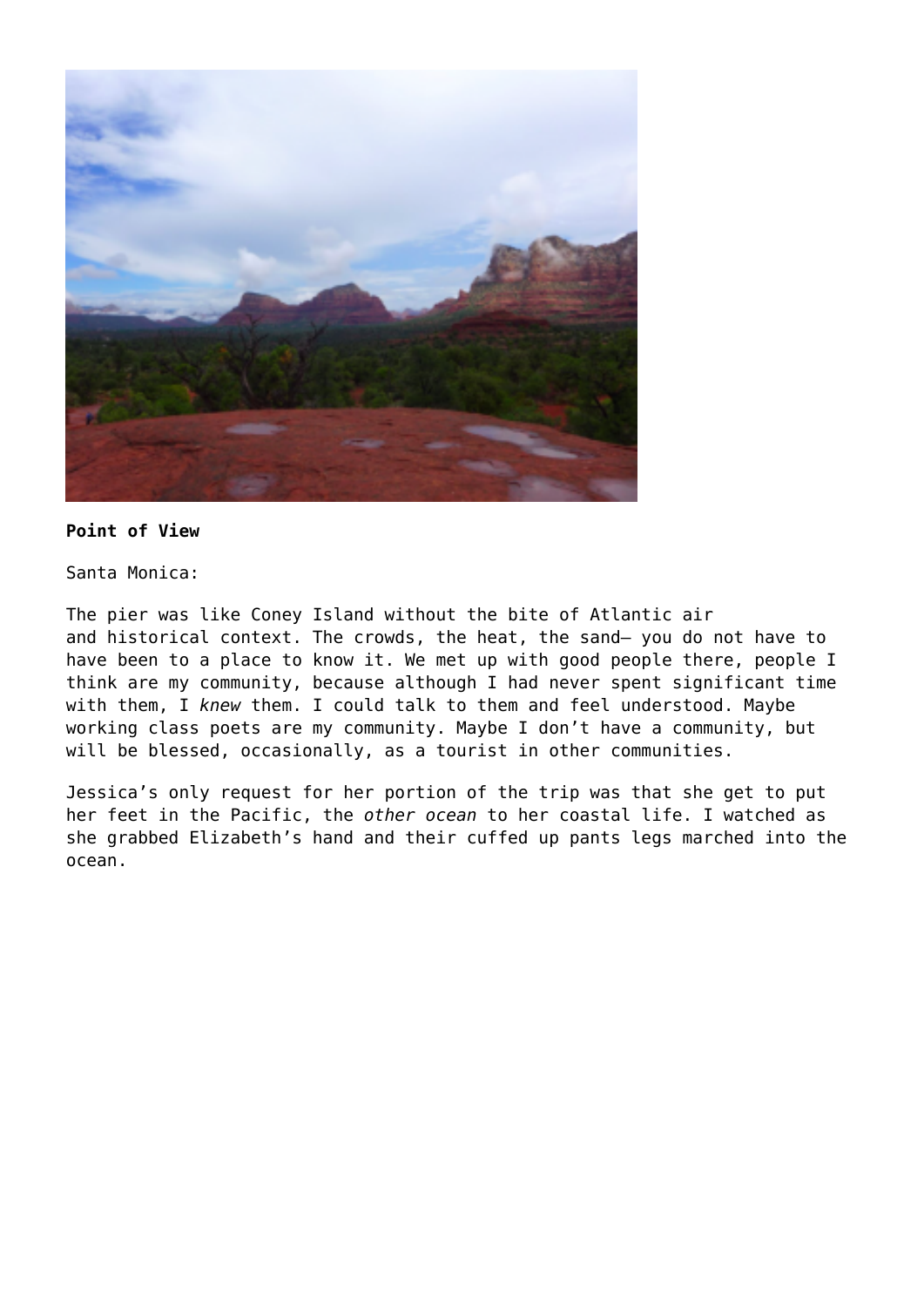![](_page_4_Picture_0.jpeg)

The Mojave Desert:

Emptied. Evicted. Purged. Anything that had been left in me was pulled out in the 113 degree heat. Any idea I had of strength, endurance, or ability was dragged from my body through every pore. I felt like I had been wiped clean somehow. The desert requires respect. It sustains, but will think nothing of extinguishing a life that does not come to the altar prepared. I felt at peace. All decisions had already been made. All I had to do was survive.

![](_page_4_Picture_4.jpeg)

**Point of View**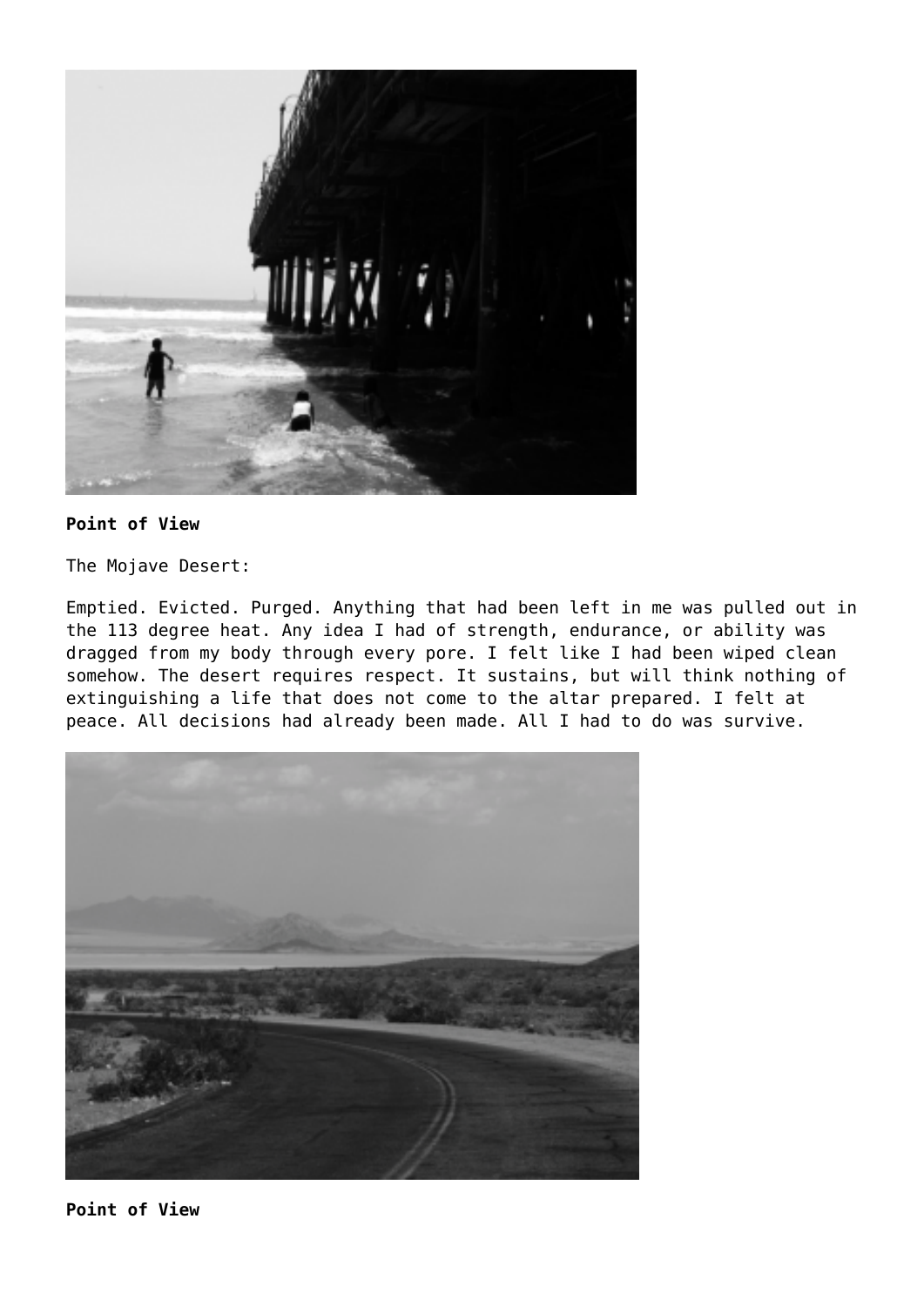Las Vegas:

Times Square of the desert. No, it is more complicated than that. This is a place where people go with intent. We were just passing through. The Luxor had a great deal on a room. We had no idea what to expect. Elizabeth marveled over the M & M and Hershey stores. I watched the "but we're in Vegas" mentality play out in the people around me. *Because* we're in Vegas, *only because* we're in Vegas, because *this is* Vegas. What is it that we are looking to shed when we come to a place like this? Do we expect to go home with more or less of ourselves?

![](_page_5_Picture_2.jpeg)

#### **Point of View**

Sedona:

When we pulled on to the Red Rock Scenic highway, Elizabeth lit up, "I am supposed to live here!" I understood the sentiment. I had been here before, I was bringing both Jessica and Elizabeth to a place where I had experienced profound healing.

I resented their presence at times. I resented sharing in a way I had not anticipated, as though their experiences there would detract from my own, past and present. If their paths did not completely conform to my own, I got agitated. What is it about understanding that can crawl under the skin?

Elizabeth pulled out her sketch pad and recreated what she saw from our view point up Bell Rock. As she sat with her crayons, I understood how infinite experience and memory can be. Mine was compounded as I entered hers. I would be two dimensional in her memory until experience could offer her context. I am not entitled to that control.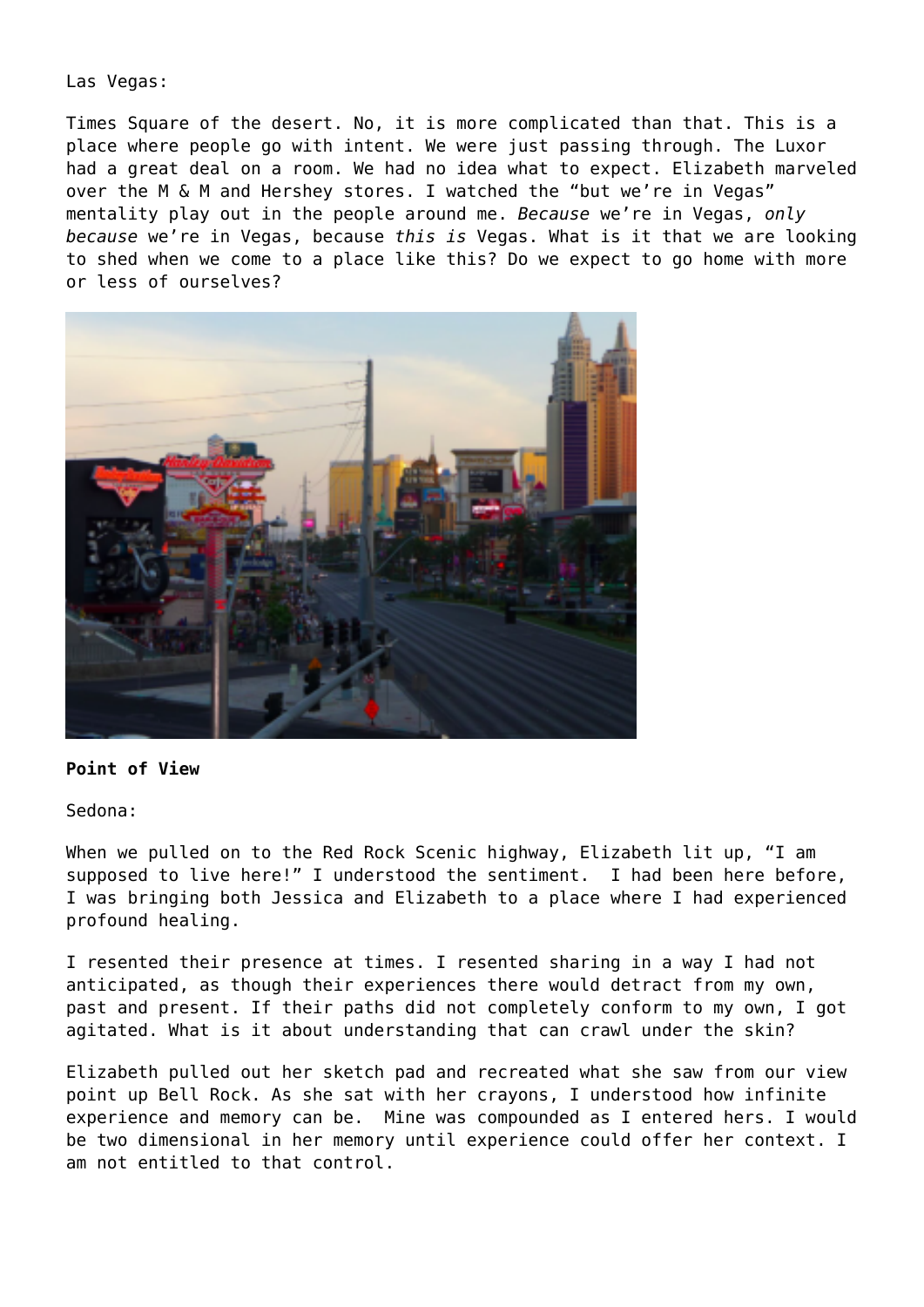![](_page_6_Picture_0.jpeg)

Meteor Crater:

I understand how this is just a hole in the ground. It truly is. But a vacancy formed by such impact, by utterly extraterrestrial, explosive impact is a thing to behold. I wanted to feel small again—after this country had compressed before me and under my wheels. Somehow, this crater felt larger than the entire United States. Somehow, this crater, kept empty, showed that not everything needs filling. The absence is history. The absence is beauty. It is all in how you see it.

![](_page_6_Picture_4.jpeg)